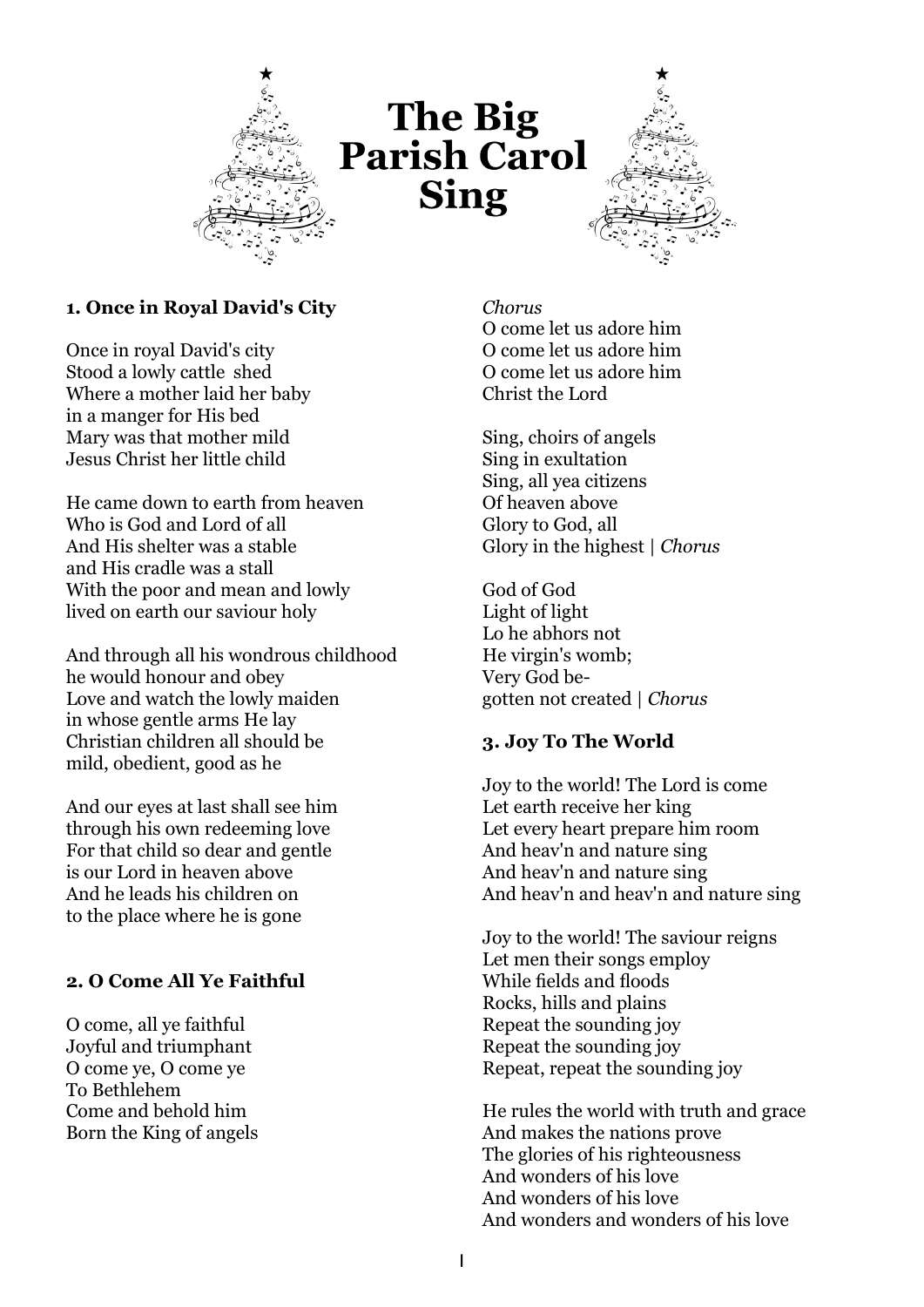## **4. While ShepherdsWatched Their Flocks**

While shepherds watched Their flocks by night All seated on the ground The angel of the Lord came down And glory shone around

"Fear not," said he For mighty dread Had seized their troubled minds "Glad tidings of great joy I bring To you and all mankind"

To you in David's Town this day Is born of David's line The Saviour who is Christ the Lord And this shall be the sign"

The heavenly babe you there shall find To human view displayed All meanly wrapped in swathing bands And in a manger laid"

Thus spake the seraph, and forthwith Appeared a shining throng Of angels praising God and thus Addressed their joyful song

"All glory be To God on high And to the earth be peace Goodwill henceforth from heaven to men Begin and never cease!"

## **5. Silent Night**

Silent night, holy night All is calm, all is bright Round yon virgin, mother and Child Holy infant so tender and mild Sleep in heavenly peace Sleep in heavenly peace

Silent night, holy night Shepherds quake at the sight Glories stream from heaven afar Heavenly hosts sing Alleluia Christ the Saviour is born Christ the Saviour is born

Silent night, holy night Son of God, love's pure light Radiant beams from thy holy face With the dawn of redeeming grace Jesus Lord at thy birth Jesus Lord at thy birth

#### **6. O Little Town of Bethlehem**

O little town of Bethlehem How still we see thee lie Above thy deep and dreamless sleep The silent stars go by Yet in thy dark streets shineth The everlasting light, The hopes and fears of all the years Are met in thee tonight

O morning stars, together Proclaim the holy birth And praises sing to God the King And peace to men on earth For Christ is born of Mary And gathered all above While mortals sleep, the angels keep Their watch of wond'ring love

How silently, how silently The wondrous gift is giv'n So God imparts to human hearts the blessings of his heav'n No ear may hear his coming But in this world of sin Where meek souls will receive him still The dear Christ enters in

O holy child of Bethlehem Descend to us, we pray Cast out our sin, and enter in Be born in us today We hear the Christmas angels The great glad tidings call O come to us, abide with us Our Lord Emmanuel

# **7. Calypso Carol**

See him lying on a bed of straw A draughty stable with an open door Mary cradling the babe she bore The prince of glory is his name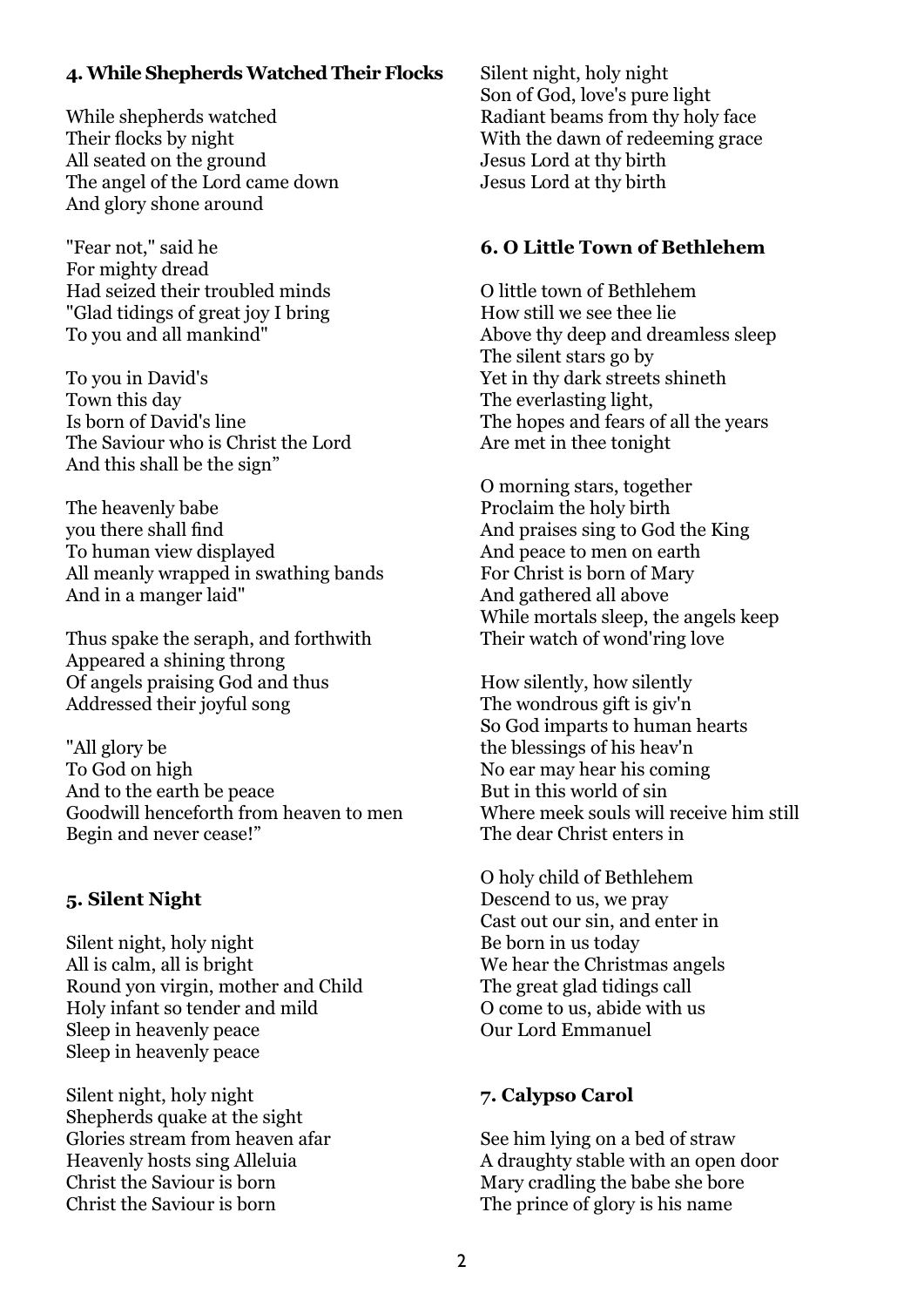#### *Chorus*

O now carry me to Bethlehem To see the Lord appear to men Just as poor as was the stable then The prince of glory when he came

Star of silver, sweep across the skies Show where Jesus in the manger lies Shepherds swiftly from your stupor rise To see the saviour of the world | Chorus

Angels, sing again the song you sang Bring God's glory to the heart of man Sing that Bethlem's little baby can Be salvation to the soul | Chorus

Mine are riches from your poverty From thine innocence, eternity Mine forgiveness by your death for me Child of sorrow for my joy | Chorus

## **8. Mary's Boy Child**

Mary's boy child Jesus Christ Was born on Christmas Day And man will live for evermore Because of Christmas Day

Long time ago in Bethlehem So the Holy Bible say Mary's boy child Jesus Christ Was born on Christmas Day

Hark, now hear the angels sing A new king born today And man will live for evermore Because of Christmas day

While shepherds watched their flocks by night They see a bright new shining star They hear a choir sing The music seemed to come from afar

Now Joseph and his wife Mary Came to Bethlehem that night They found no place to bear the child Not a single room was in sight

Hark now hear the angels sing A new king born today And man will live for evermore Because of Christmas day

Trumpets sound and angels sing Listen to what they say That man will live for evermore Because of Christmas Day

By and by they found a little nook In a stable all forlorn And in a manger cold and dark Mary's little baby was born

Hark now hear the angels sing A new king born today And man will live for evermore Because of Christmas day

Trumpets sound and angels sing Listen to what they say And man will live for evermore Because of Christmas Day

## **9. We Three Kings**

We three kings of Orient are Bearing gifts we travel afar Field and fountain, moor and mountain Following yonder star

#### *Chorus*

O, star of wonder, star of night Star with royal beauty bright Westward leading, still proceeding Guide us to thy perfect light

Born a King on Bethlehem's plain Gold I bring to crown him again King forever, ceasing never Over us all to reign | *Chorus*

Frankincense to offer have I Incense owns a deity nigh Prayer and praising, all men raising Worship him, God most high | *Chorus*

Myrrh is mine, its bitter perfume Breathes of life of gathering gloom Sorrowing, sighing, bleeding, dying Sealed in the stone-cold tomb | *Chorus*

Glorious now behold him arise King and God and sacrifice Alleluia, Alleluia Earth to heav'n replies | *Chorus*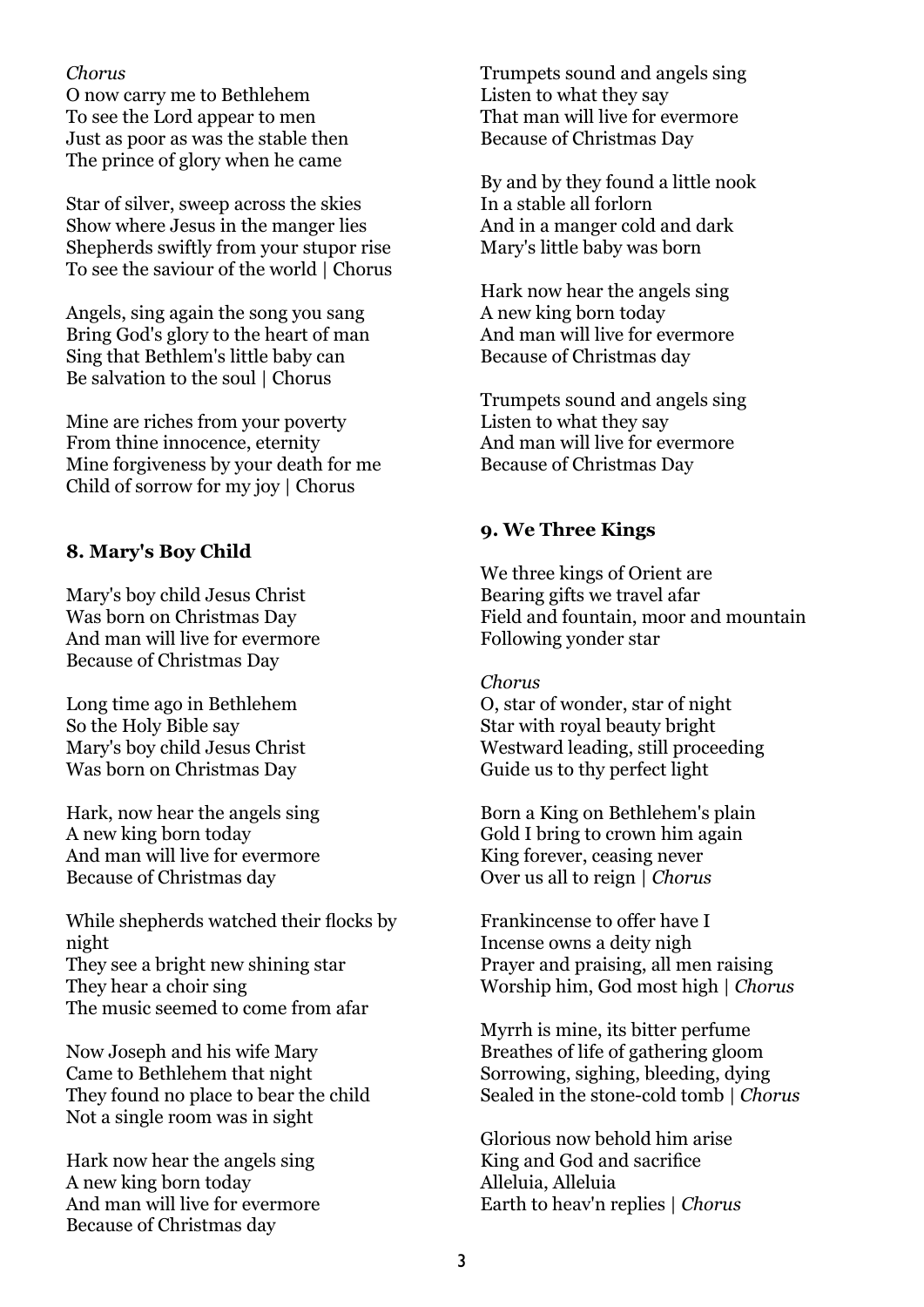## **10. Ding Dong Merrily On High**

Ding dong merrily on high In heav'n the bells are ringing Ding dong! verily the sky Is riv'n with angel singing Gloria! Hosanna in excelsis Gloria! Hosanna in excelsis

E'en so here below, below Let steeple bells be swungen And "Io, io, io!" By priest and people sungen Gloria! Hosanna in excelsis Gloria! Hosanna in excelsis

Pray you, dutifully prime Your matin chime, ye ringers May you beautifully rime Your evetime song, ye singers Gloria! Hosanna in excelsis Gloria! Hosanna in excelsis

Ding dong merrily on high In heav'n the bells are ringing Ding dong! verily the sky Is riv'n with angel singing Gloria! Hosanna in excelsis Gloria! Hosanna in excelsis

## **11. Good King Wenceslas**

Good King Wenceslas looked out On the feast of Stephen When the snow lay round about Deep and crisp and even Brightly shown the moon that night Though the frost was cruel When a poor man came in sight Gathering winter fuel

"Hither, page, and stand by me If thou know'st it, telling, Yonder peasant, who is he? Where and what his dwelling?" "Sire, he lives a good league hence, Underneath the mountain; Right against the forest fence By Saint Agnes' fountain."

"Bring me flesh, and bring me wine Bring me pine logs hither Thou and I will see him dine When we bear them thither." Page and monarch, forth they went, Forth they went together; Thro' the rude wind's wild lament And the bitter weather.

"Sire, the night is darker now And the wind blows stronger; Fails my heart, I know not how I can go no longer." Mark my footsteps, good my page; Tread thou in them boldly: Thou shalt find the winter's rage Freeze thy blood less coldly."

In his master's steps he trod Where the snow lay dinted; Heat was in the very sod Which the saint had printed. Therefore, Christian men, be sure, Wealth or rank possessing, Ye who now will bless the poor Shall yourselves find blessing.

#### **12. Hark The Herald Angels Sing**

Hark! The herald angels sing Glory to the newborn King Peace on earth and mercy mild God and sinner reconciled Joyful all ye nations rise Join the triumph of the skies With angelic host proclaim Christ is born in Bethlehem Hark! The herald angels sing Glory to the newborn King

Christ by highest heav'n adored Christ the everlasting Lord Late in time behold him come Offspring of a virgin's womb Veiled in flesh the godhead see Hail the incarnate deity Pleased as man with man to dwell Jesus, our Emmanuel Hark! The herald angels sing Glory to the newborn King

Hail the heav'n-born Prince of Peace Hail the Son of Righteousness Light and life to all he brings Ris'n with healing in his wings Mild he lays his glory by Born that man no more may die Born to raise the sons of earth Born to give them second birth Hark! The herald angels sing Glory to the newborn King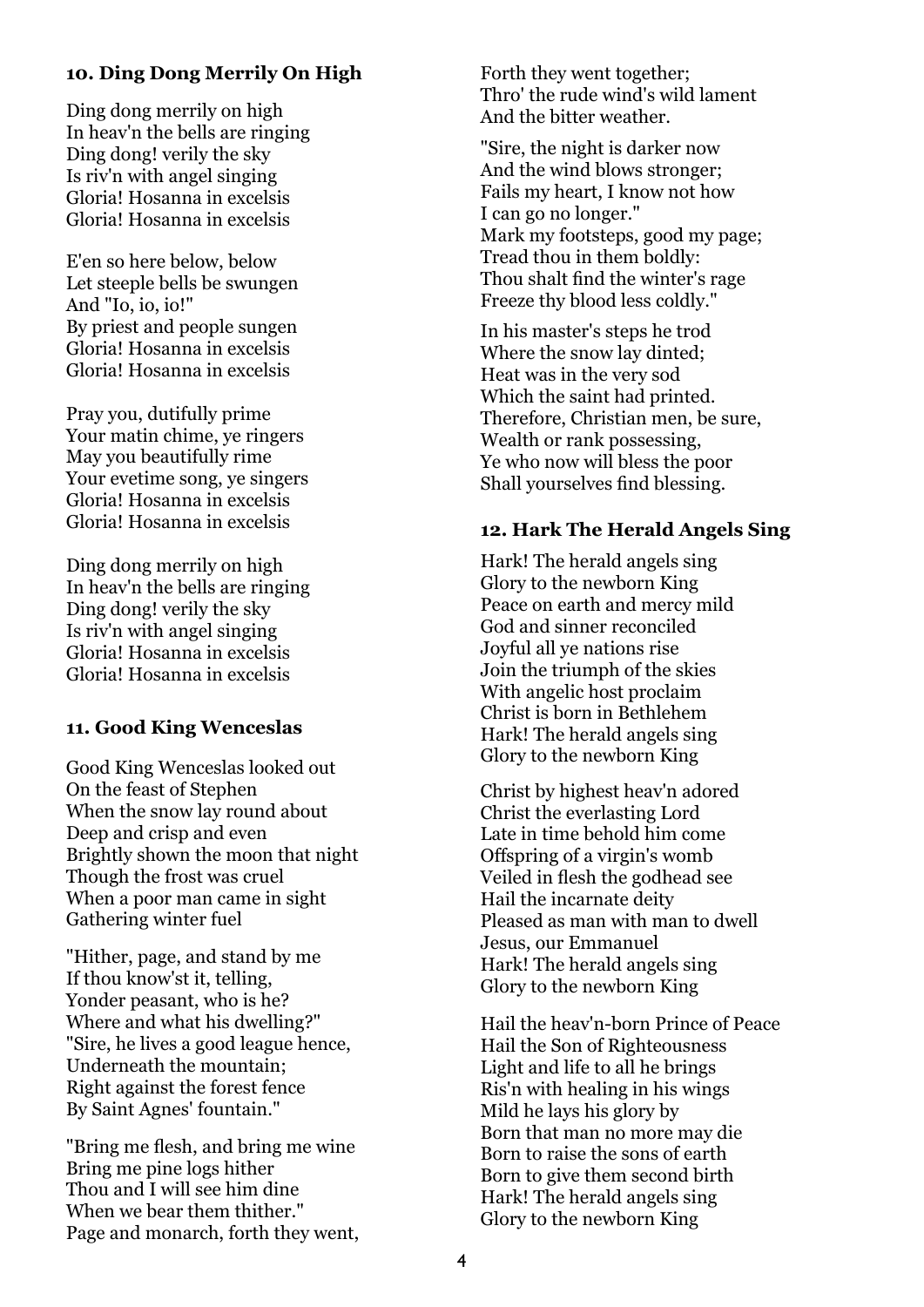#### **13. Rockin' Around The Christmas Tree**

Rockin' around the Christmas tree At the Christmas party hop Mistletoe hung where you can see Every couple tries to stop

Rockin' around the Christmas tree Let the Christmas spirit ring Later we'll have some pumpkin pie And we'll do some carolling

You will get a sentimental feeling when you hear Voices singing, let's be jolly Deck the halls with boughs of holly

Rockin' around the Christmas tree Have a happy holiday Everyone dancin' merrily In the new old-fashioned way

# **14. Santa Claus Is Comin' To Town**

You better watch out You better not cry You better not pout I'm telling you why Santa Claus is comin' to town

He's making a list He's checking it twice He's gonna find out Who's naughty or nice Santa Claus is comin' to town

He sees you when you're sleeping He knows when you're awake He knows if you've been bad or good So be good for goodness sake

So you better watch out You better not cry You better not pout I'm telling you why Santa Claus is comin' to town

The kids in girl and boyland Will have a jubilee They're gonna build a toyland All around the Christmas tree, so...

Santa Claus is comin' to town Santa Claus is comin' to town Santa Claus is comin' to town

# **15. Merry Christmas Everybody**

Are you hanging up a stocking on your wall? It's the time that every Santa has a ball Does he ride a red-nosed reindeer? Does a ton-up on his sleigh? Do the fairies keep him sober for a day?

*Chorus:* So here it is, Merry Xmas Everybody's having fun Look to the future now It's only just begun

Are you waiting for the family to arrive? Are you sure you got the room to spare inside? Does your granny always tell ya That the old songs are the best? Then she's up and rock and rollin' with the rest

*Chorus:*

What will your daddy do When he sees your mama kissin' Santa Claus? Ah-ha

Are you hanging up a stocking on your wall? Are you hoping that the snow will start to fall? Do you ride on down the hillside In a buggy you have made When you land upon your head, then you been slayed

*Chorus:*

#### **16. We wish you a Merry Christmas**

We wish you a Merry Christmas We wish you a Merry Christmas We wish you a Merry Christmas and a happy New Year

Good tidings we bring to you and your kin We wish you a Merry Christmas and a happy New Year

Oh, bring us some figgy pudding Oh, bring us some figgy pudding Oh, bring us some figgy pudding And bring it right here

Good tidings...

We won't go until we get some We won't go until we get some We won't go until we get some So bring it right here

Good tidings...